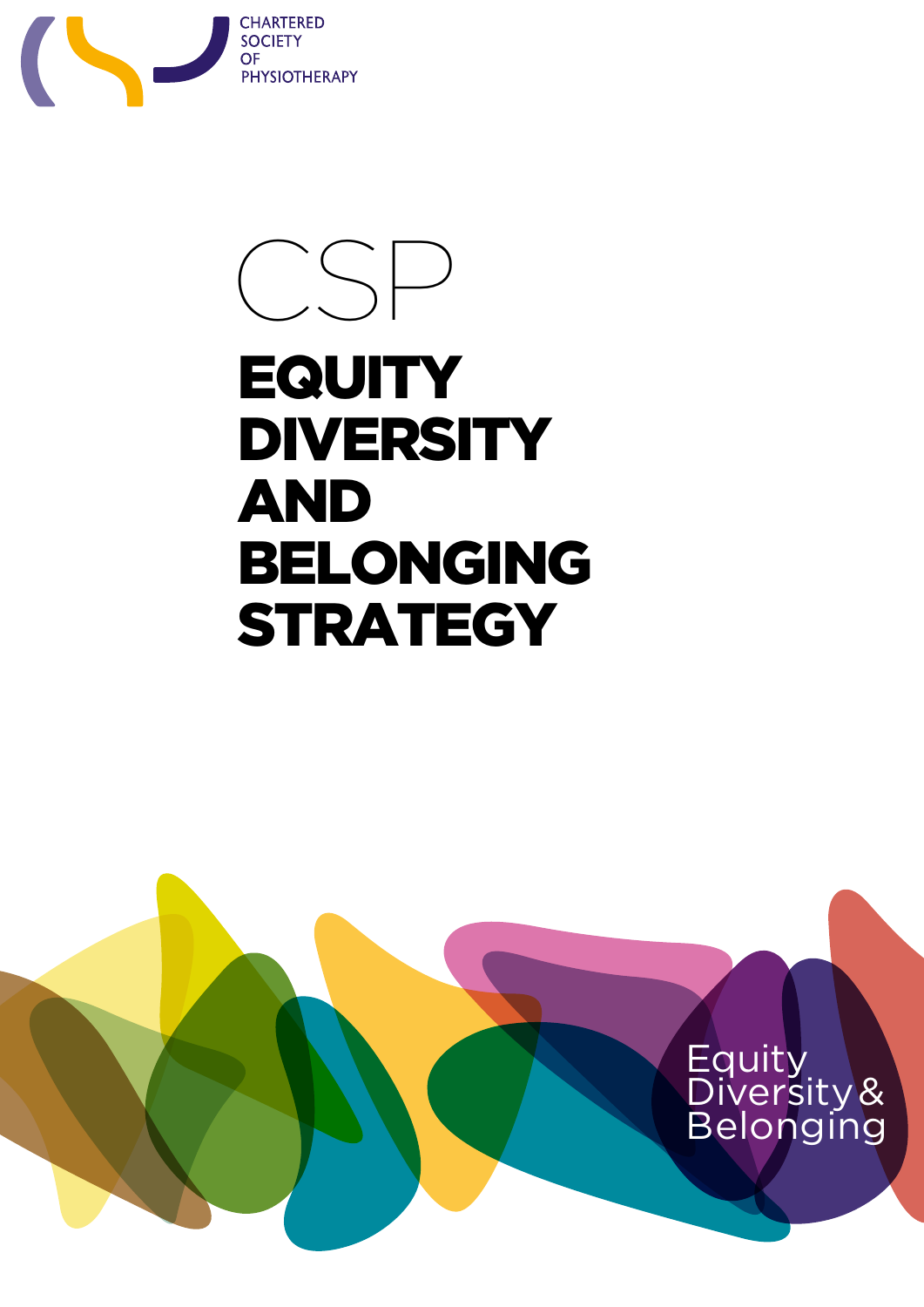# **Introduction**

I am delighted to introduce our equity, diversity and belonging strategy. We cannot achieve our vision for the physiotherapy profession without achieving equity (treating everyone fairly), valuing diversity and making sure people feel like they belong. Systematic discrimination throughout society means we need to influence others to act too.

#### **We want to change our organisation and our profession.**

Your race, gender, sexual orientation, age, religion, class and disability (if any) matter in physiotherapy. Middle-class patients find it easier to access physiotherapy. Your chances of successfully graduating as a physiotherapist are greater if you are white. Lack of adaptions can drive people with disabilities out of the profession. LGBTQIA+ physios can face harassment at work. You are more likely to be a senior manager at the CSP if you are white. **Physiotherapy should not be like this.**

Simply providing the same opportunities to everyone does not make things fair. We aim to achieve equity by recognising that what we need to do to make things fair depends on people's different needs. **Different treatment is the key to achieving equity.**

Having a more diverse profession will make it easier for us to offer the most appropriate care to marginalised patients and communities. Marginalised is when someone or a group of people are treated as if they are not important; and places them in a position of little or no importance, influence, or power. We can better appreciate the barriers to accessing services if more of us come from marginalised communities or backgrounds. If we are representative of the communities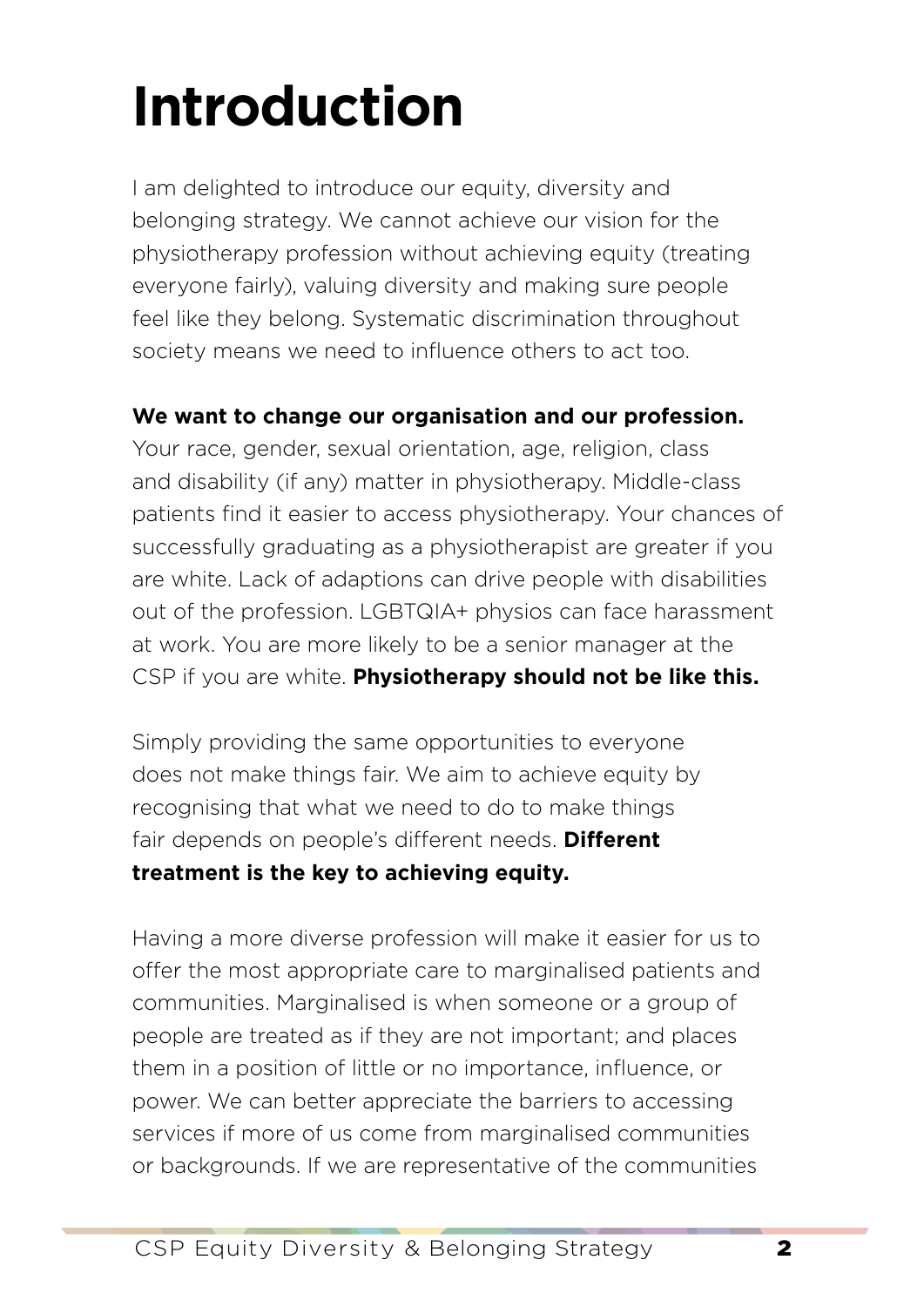we serve, we are more likely to be able to work with communities to design services which meet their needs.

We want members and staff with different backgrounds to feel that they belong within the CSP. **Belonging is the feeling of mattering to others.** Belonging is created through intentional acts of inclusion and by embracing difference.

I am very proud of the way we have co-created the strategy with the CSP diversity networks, members and staff to make sure our **strategy is guided by the lived (first-hand) experience** of discrimination and disadvantage faced by members, patients and staff. However, no strategy is ever perfect. Our strategy will need to develop and evolve over time to respond to new learning and changing circumstances.

This strategy sets a framework for us to act. Its aims will form part of our next corporate strategy. We are already taking **action** and are committed to being accountable for achieving this strategy. For my part, I promise to continue leading from the front to promote change, empower others and challenge discrimination.

Together we can make positive and lasting change for the better. It will require honesty, humility, vulnerability and tenacity. We all need to take an active role in making change happen. This is our strategy and **we must make it work** – we owe it to our colleagues and we owe it to our patients.

Medergie

Alex MacKenzie – *Chair, CSP Council*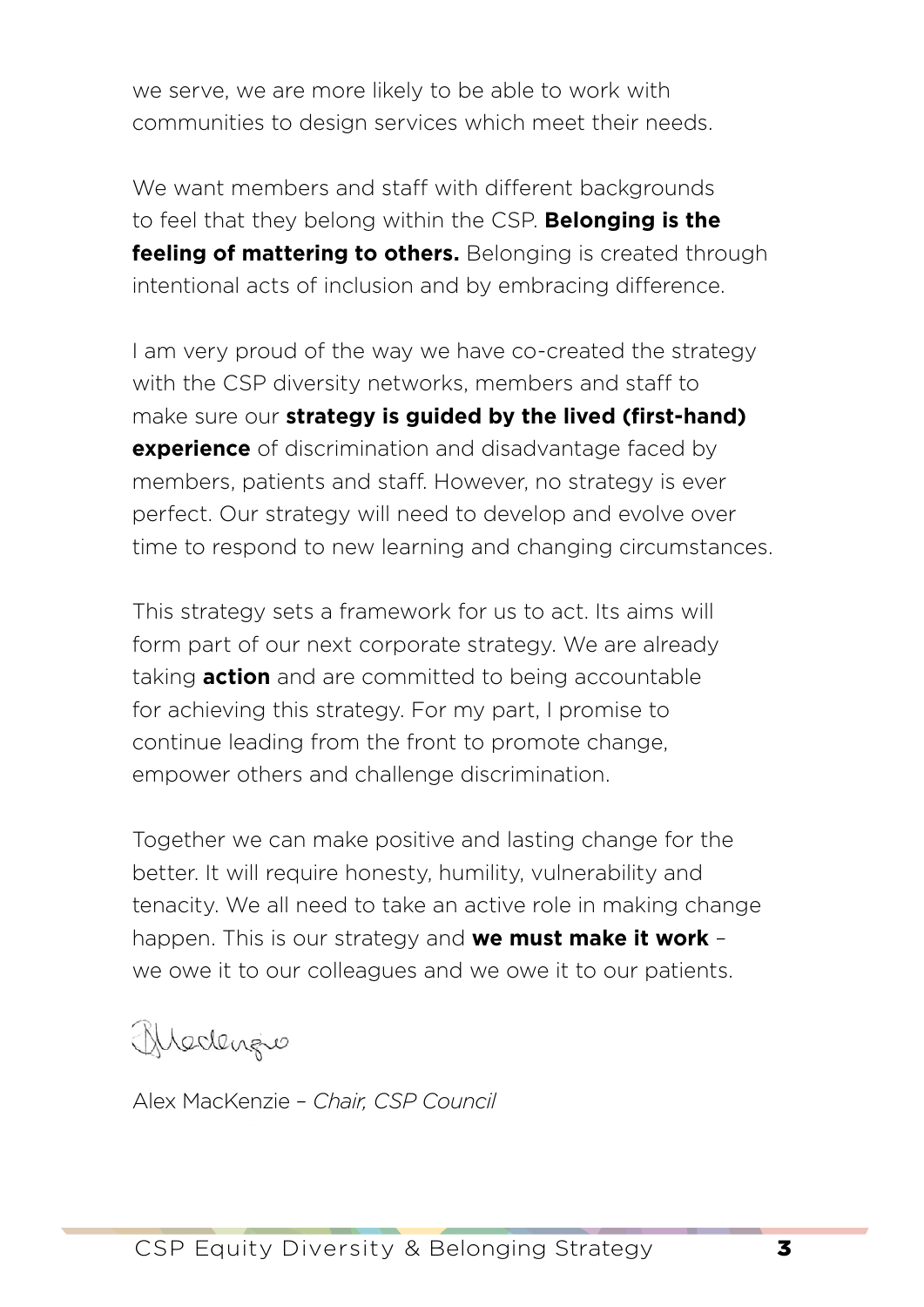# **Equity, Diversity and Belonging Guiding principles**

### Our Equity, Diversity and Belonging Strategy:

- acknowledges that privilege, structural unfairness in society and power imbalances exist;
- recognises the importance of being an exemplar organisation and employer in achieving positive and lasting change for employees and members in areas within our control or over which we have some influence;
- sets aims that allow the strategy to change over time and outcomes that are focused on action we need to take;
- is supported by indicators that measure either our yearly progress or how we have achieved shortterm targets towards longer-term outcomes;
- is based on current information and insight, which we will continue to develop over time, so we identify what else we need to do to achieve the strategy;
- sets out how all of our members and employees can support us to achieve the outcomes;
- through education and empowerment (giving people control over and responsibility for their own lives), makes sure that all of our members and staff value and understand diversity and the benefits that it brings to the profession;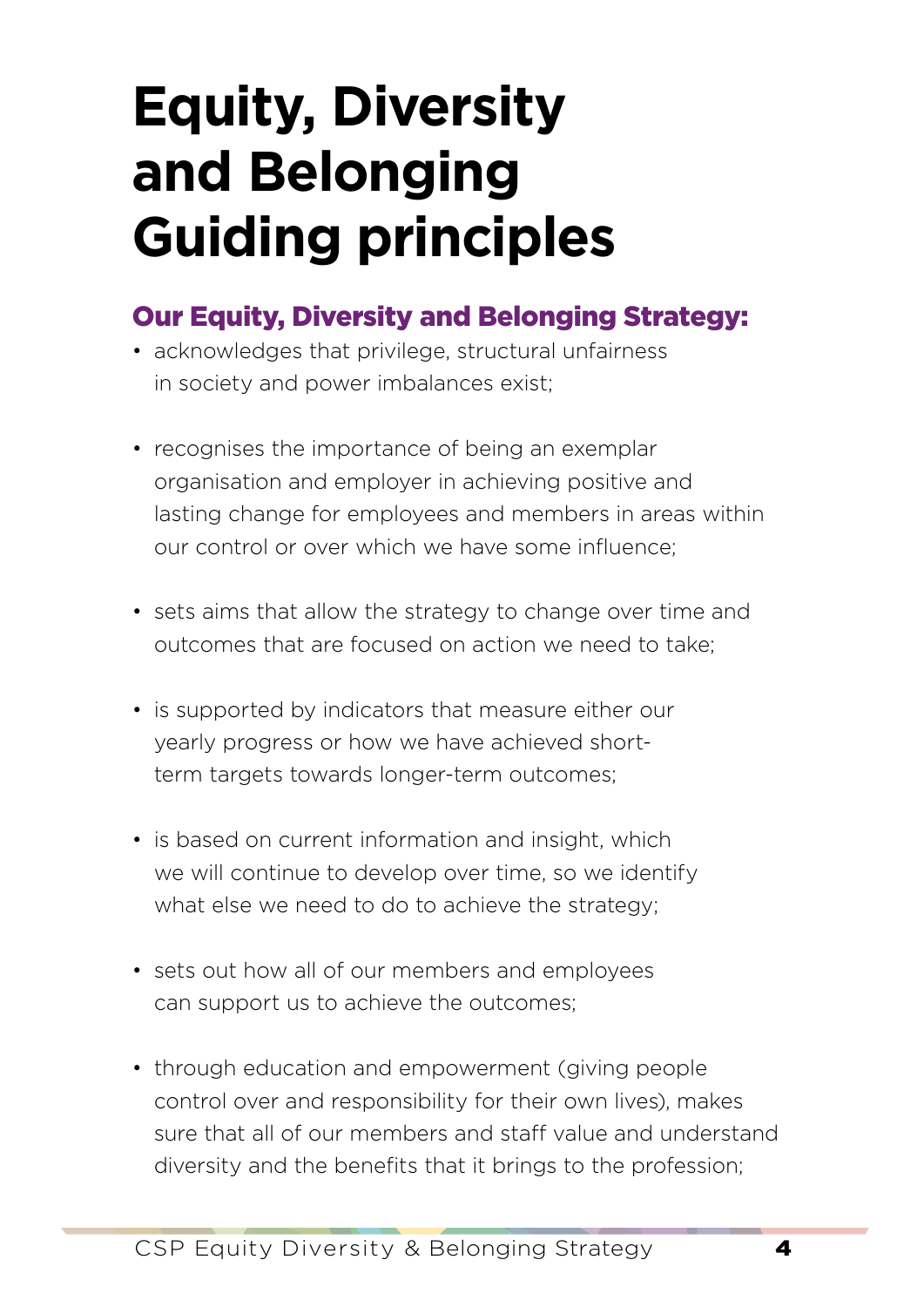- aims to support all our members and staff to be effective allies, by empowering them to work in solidarity with those in marginalised groups, challenge discrimination, respect other people's experiences, support communities and take part in lifelong learning;
- reflects all sectors of physiotherapy so everyone feels included; and
- recognises that some people experience deeper discrimination or disadvantage because their identities reflect many forms of diversity and that economic, social and health outcomes are often most unequal for Black, Asian and other minority ethnic communities.

This strategy refers to the nine protected characteristics. These are age, disability, gender reassignment, marriage and civil partnership, pregnancy and maternity, race, sex, religion or belief and sexual orientation. Under the Equality Act 2010, it is against the law to discriminate against anyone due to any of these characteristics.

**OUR VISION FOR PHYSIOTHERAPY:** To transform lives, maximise independence and empower populations

**OUR PURPOSE:** To transform the health and wellbeing of individuals and communities by empowering our members and exerting our influence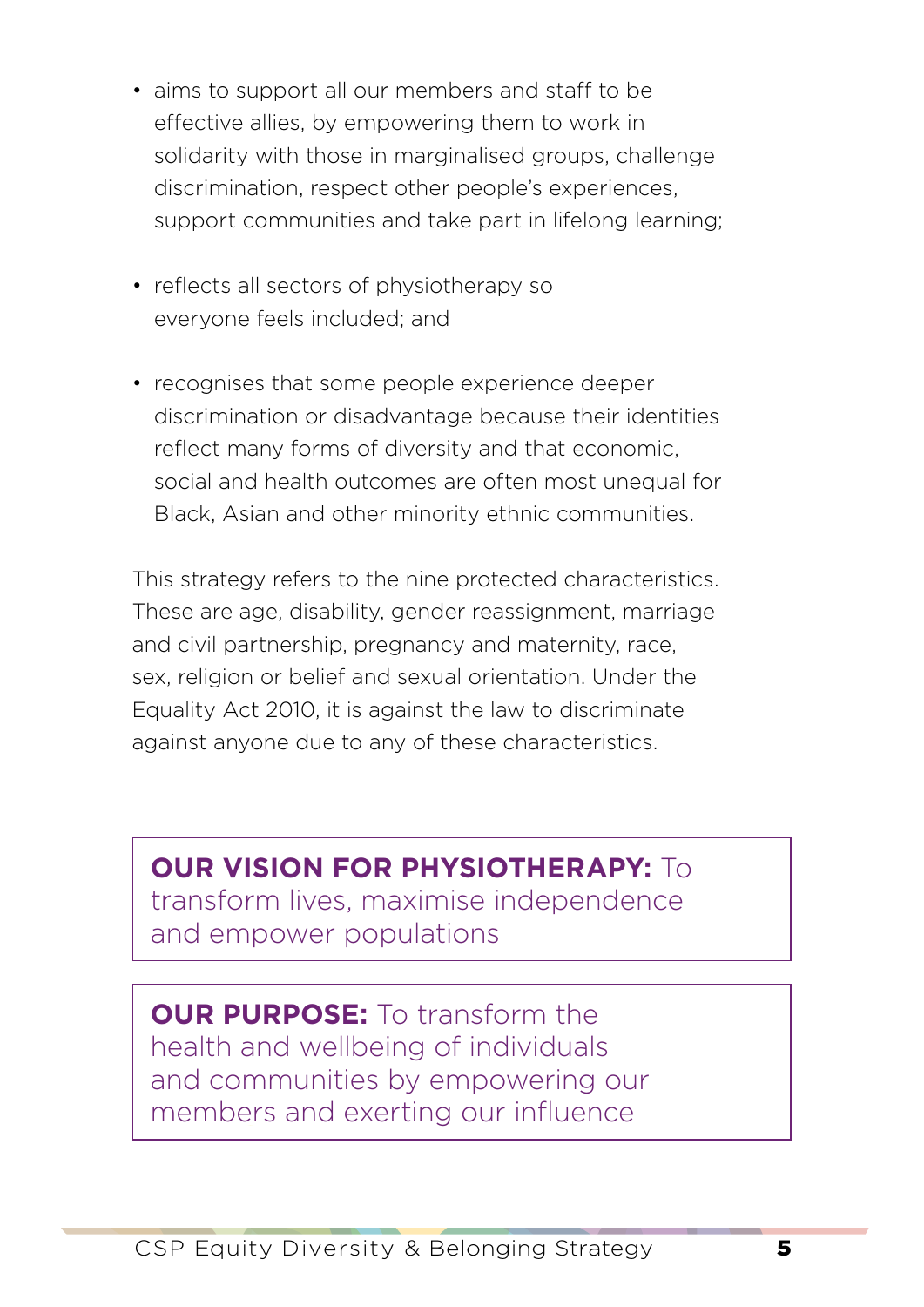# **Aims and Outcomes of this Strategy**

#### STRATEGIC AIM: To champion physiotherapy

To enable physiotherapists to provide solutions to health and care challenges by influencing and educating members, patients, decision makers, other professionals and the public, and making sure there is a trained physiotherapy workforce to meet those challenges.

### Aim 1 To create a physiotherapy profession that reflects the diversity in society

- The diversity of the profession reflects the diversity in society
- Physiotherapy is seen as an inclusive and welcoming profession that values diversity and difference
- The diversity of graduates from physiotherapy preregistration programmes reflects the diversity in society
- The diversity of those providing physiotherapy education reflects the diversity in society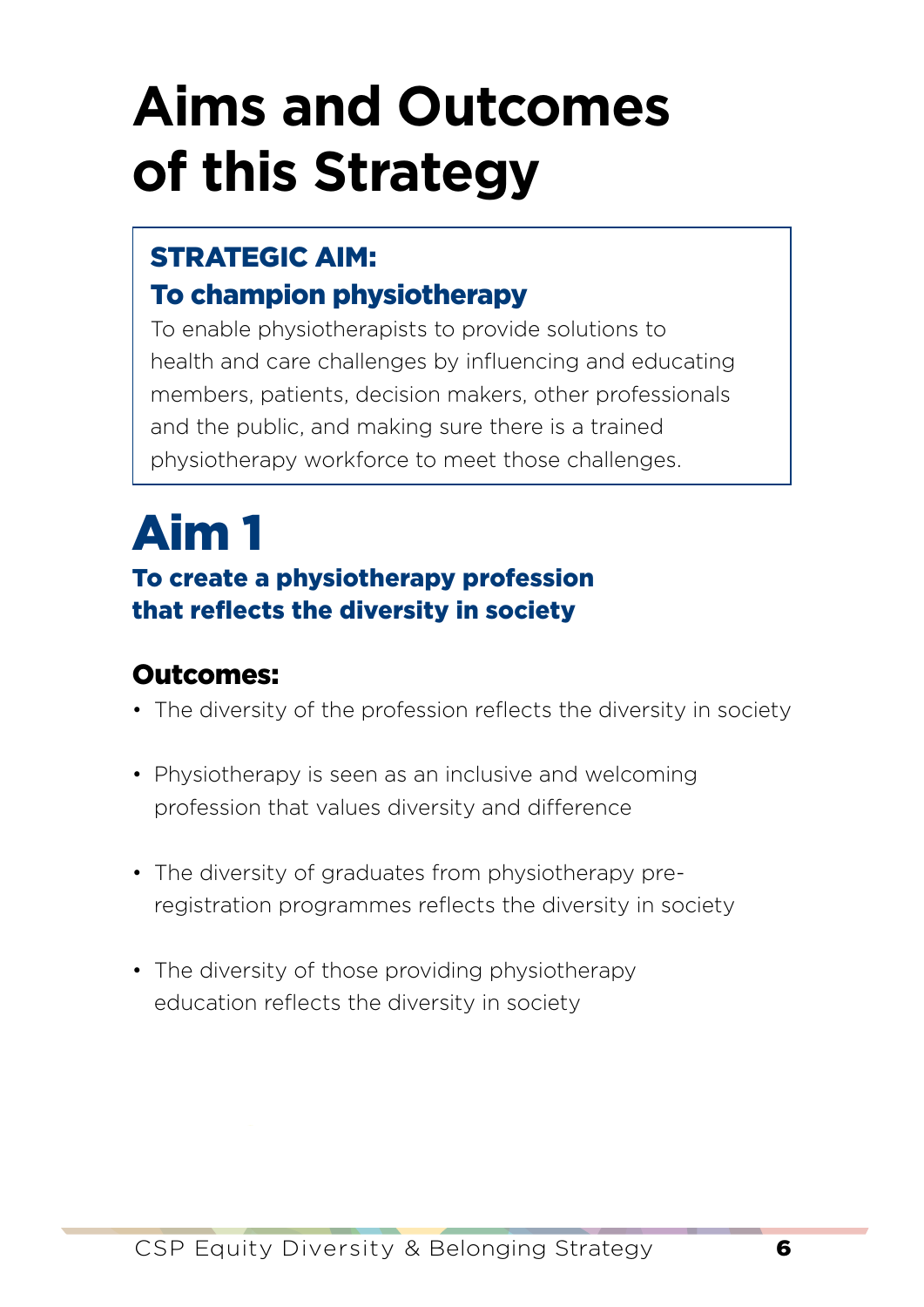To develop members' confidence and ability to change the culture, policies and practices of physiotherapy services to make access and use of services equitable

#### Outcomes:

- Our members are able to identify health inequities within society and understand their role and responsibilities to address these
- We support members to analyse and interpret population health data to better understand the barriers for people who are marginalised due to their protected characteristics to access and use physiotherapy services
- Physiotherapy services are planned to make it easier for people who are marginalised due to their protected characteristics to access and use physiotherapy services

#### STRATEGIC AIM: Support members in their professional and working lives

Enable members to practice effectively and confidently through providing advice, services, representation and the development of leadership.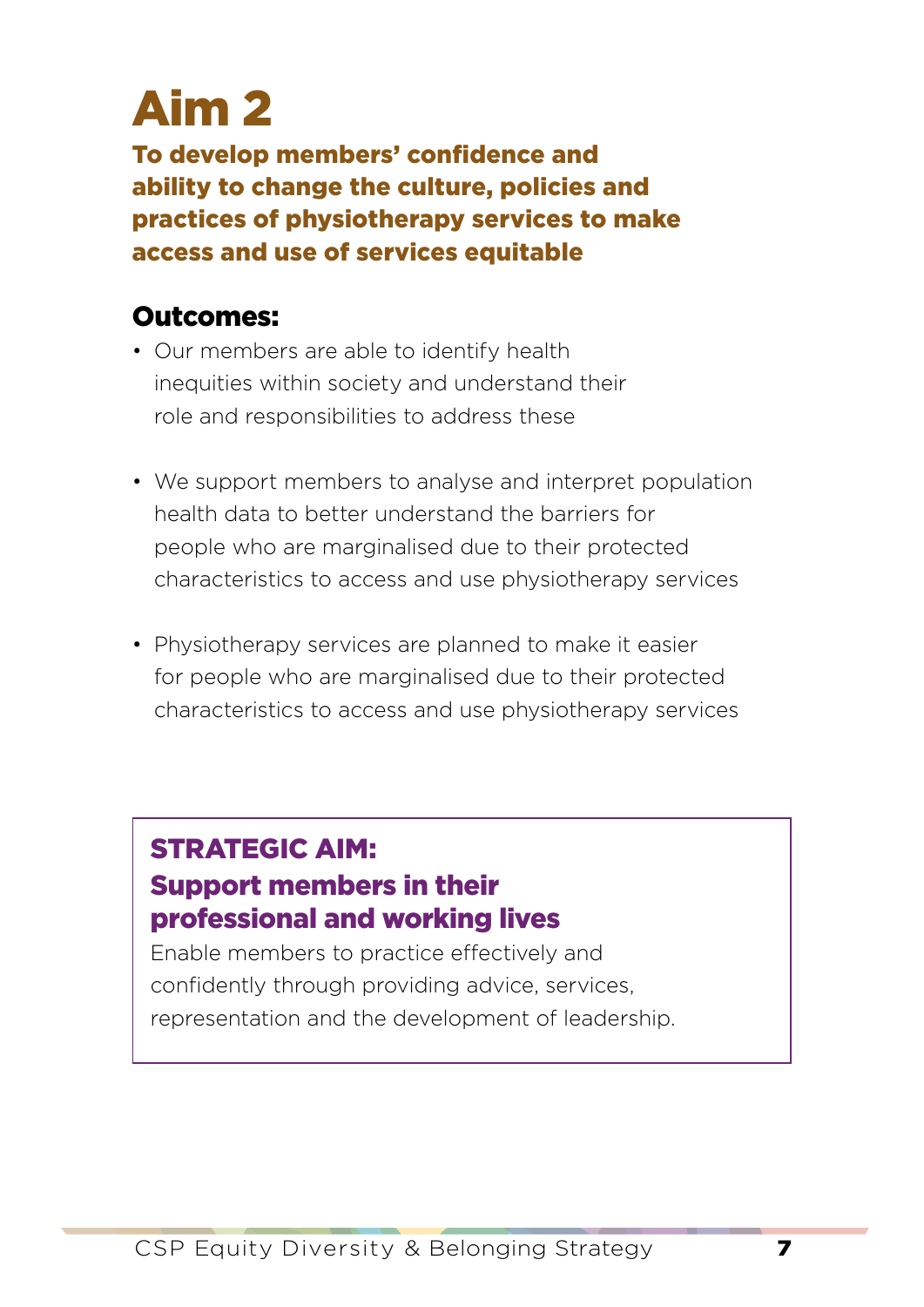To help our members feel they really belong by openly opposing discrimination and showing effective allyship, to make sure the experience of members marginalised due to their protected characteristics is positive, equitable and inclusive at university, when looking for work, and at work

Supported by the guiding principle: Fair and equitable treatment in training and in work is central to developing a profession that understands, celebrates and works towards achieving diversity and belonging across all protected characteristics and more widely. All of our members should be able to achieve their full potential.

- A measurable reduction in the discrimination or less favourable treatment of members due to their protected characteristics across all relevant areas of working and university life
- Where there is discrimination, members know what level of support is available and where and how to access that support, have confidence in that support and report feeling well supported in challenging unfair treatment
- The current disproportionate number of Asian CSP members who are referred to the Health and Care Professions Council is reduced or eliminated and work has been carried out to identify any disadvantage related to other protected characteristics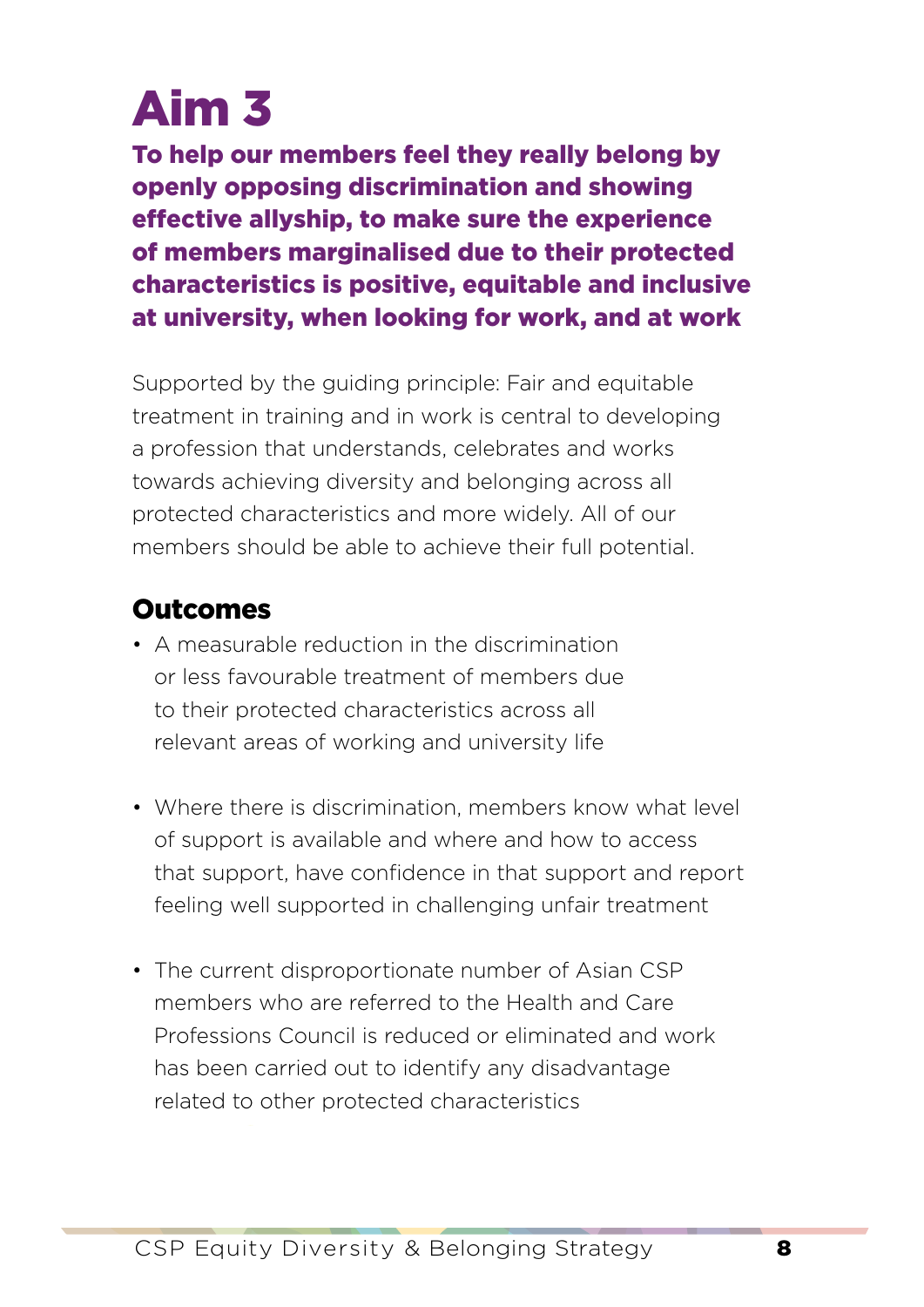• There are processes to assess students which close the attainment gap between those with certain protected characteristics and others

## Aim 4

To increase representation of members marginalised due to their protected characteristics among those who are leading and influencing the profession at all levels

- The proportion of the physiotherapy workforce with certain protected characteristics in senior roles is equivalent to the proportion of those in less senior roles
- CSP members who are marginalised due to having certain protected characteristics feel confident that they will be treated fairly and equitably when applying for leadership development opportunities and senior roles
- CSP members who are marginalised due to their protected characteristics have equitable access to professional and career opportunities, including in all aspects of digital physiotherapy and in other emerging and innovative roles
- CSP members who recruit and manage others have the knowledge and skills to do so in an anti-discriminatory and inclusive way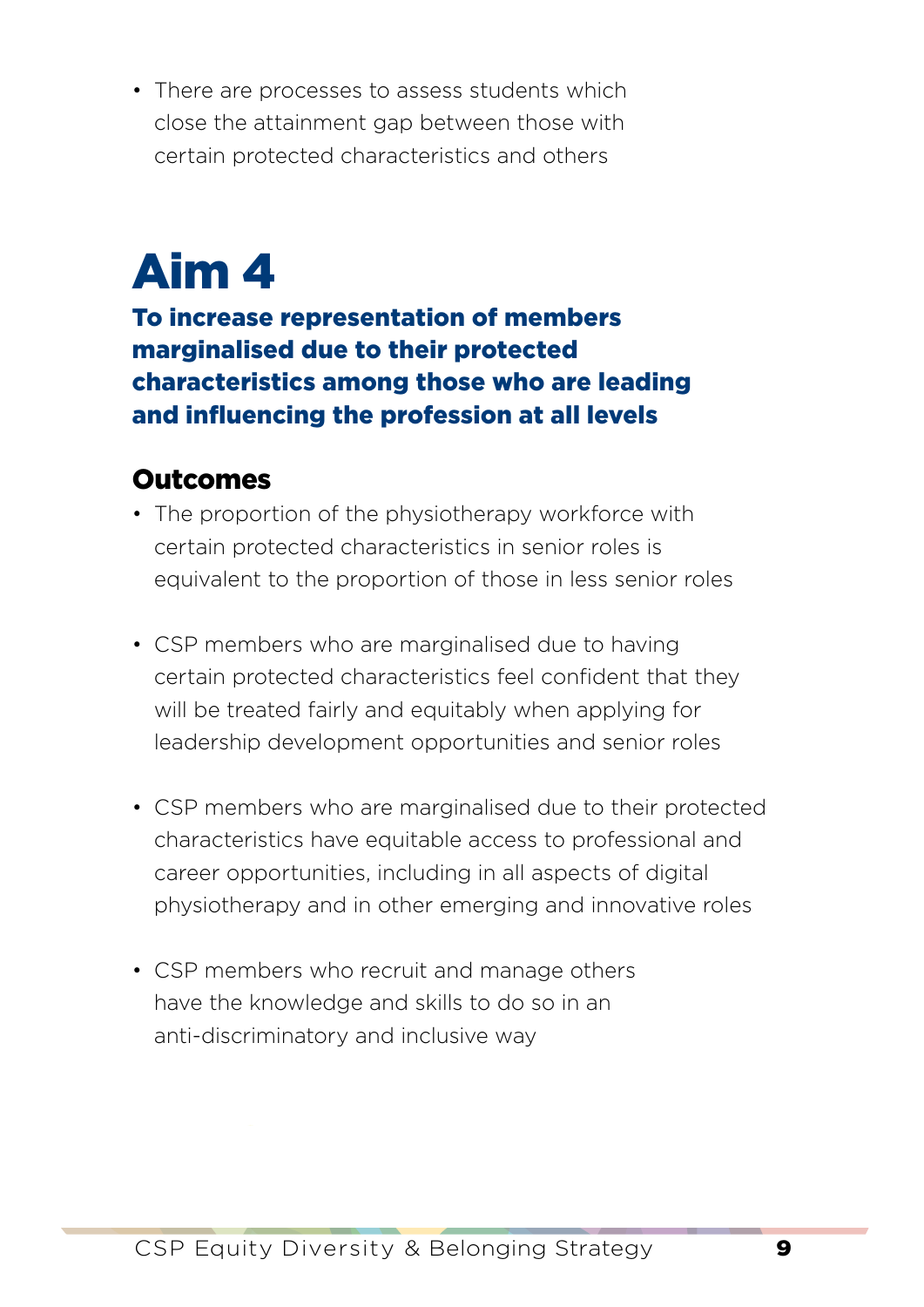### STRATEGIC AIM:

#### Build a thriving physiotherapy community

Build the CSP as a community in which students, chartered physiotherapists and support workers can shape the profession, support each other and campaign for members and patients.

### Aim 5

To encourage and enable members with different needs, identities, backgrounds and experiences to be active within the CSP by building a culture that makes people feel that they belong and adapting to meet changing individual preferences for how and when they want to get involved

- Our membership reflects the diversity of the physiotherapy workforce
- Members with different needs, identities, backgrounds and experiences feel they belong within the CSP
- Members with different needs, identities, backgrounds and experiences are encouraged and enabled to be active within the CSP, when they want to be and in ways that are appropriate to their circumstances and needs
- The preferences and needs of our members marginalised due to their protected characteristics are taken into account when planning and evaluating how we engage with members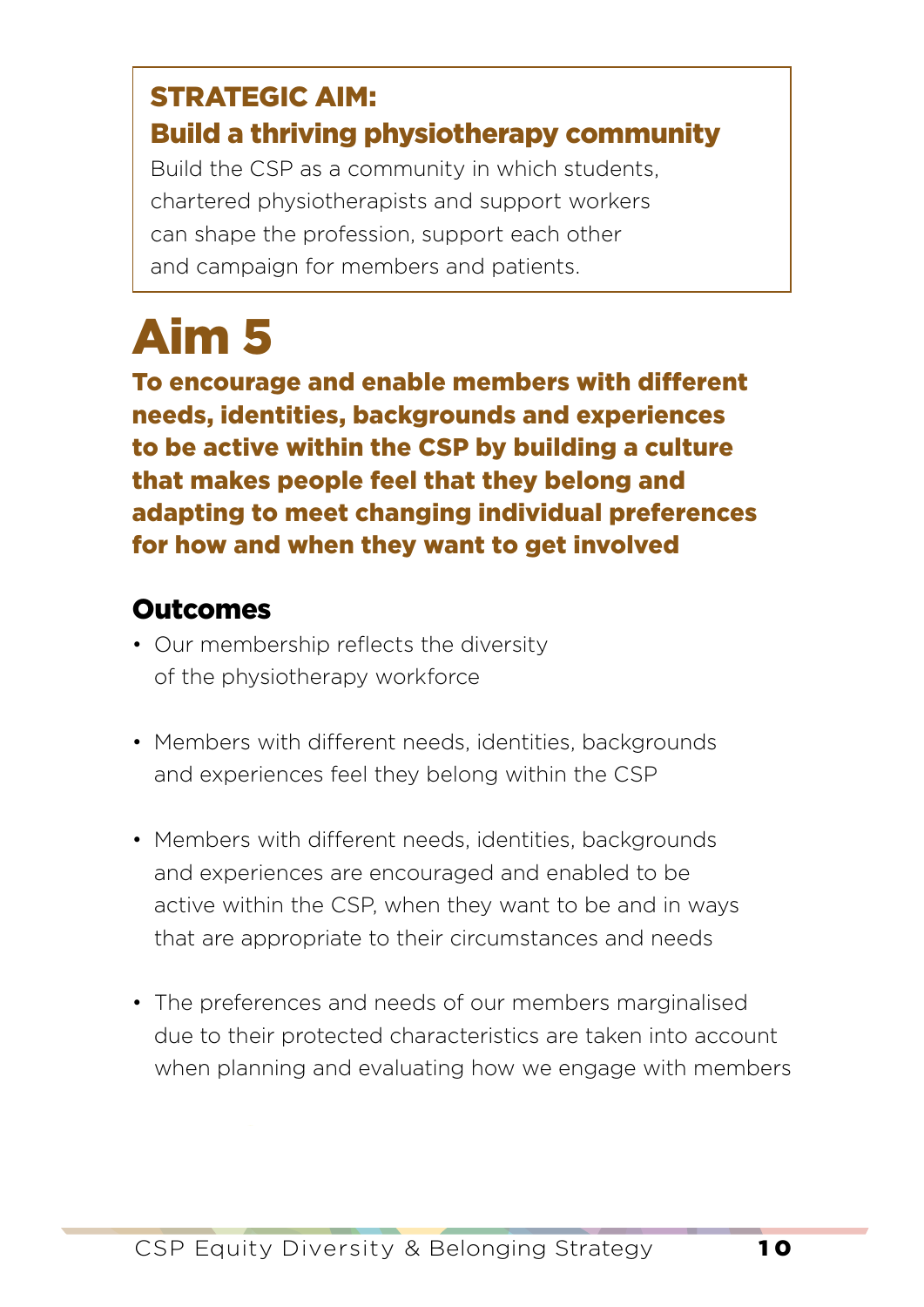### STRATEGIC AIM: Maintain an effective and sustainable organisation

Make sure we are able to deliver our strategy by being financially sustainable, and that staff have the necessary systems, support, research and information to work effectively and efficiently.

# Aim 6

To build and maintain an inclusive organisational culture, where we promote diversity and where discrimination and unfairness are identified and challenged

- We have a clear cultural vision and plan for inclusion which all our employees and Council and committee members are equally responsible for achieving
- Employees and Council and committee members with different needs, identities, backgrounds and experiences are able to be themselves at work and feel they belong in the CSP
- We are actively an anti-racist, anti-oppression and anti-discriminatory organisation. Everyone has a right to work and practise free from any form of discrimination, harassment or victimisation
- We promote and provide equity of opportunity and fair treatment for employees and Council and committee members with different needs, identities, backgrounds and experiences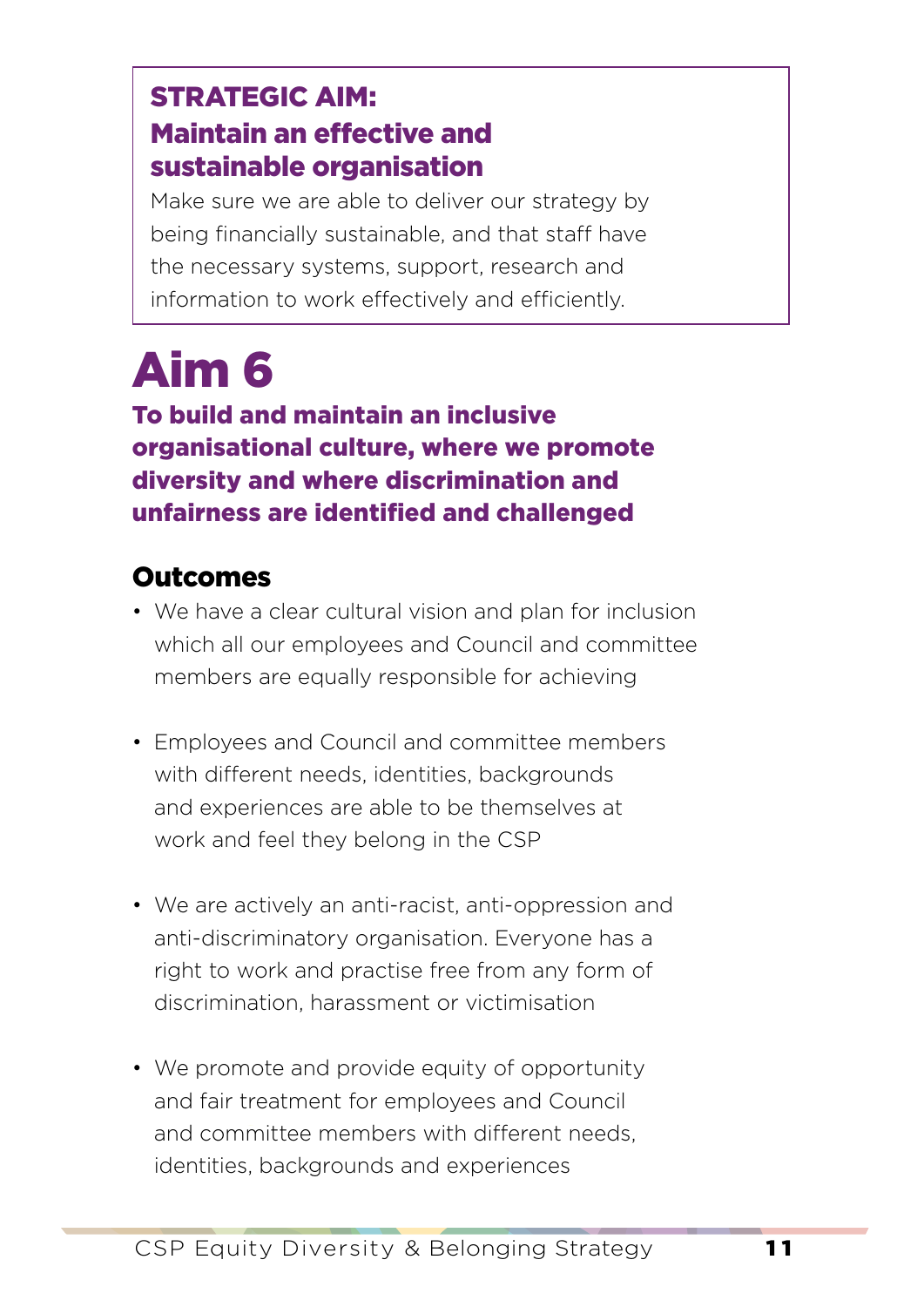To challenge and remove any structural barriers within our organisation to achieving equity of opportunities and experience for everyone. This includes affirmative action in policies, procedures and organisational behaviour

- We attract, retain and develop all employees, Council and committee members from the widest talent pool which increases diversity in our decision making and improves business outcomes
- The diversity of employees and Council and committee members reflects the diversity in society
- Our policies (including guidance and advice) support an inclusive and fair culture − they are accessible, clear, supported by legislation and good practice, and allow everyone to carry out their roles effectively, in support of our aims
- Our policies and procedures are clearly understood by everyone, promoting equity and transparency and allowing challenge
- Our governance helps us to effectively monitor our progress in achieving our equity, diversity and belonging aims
- We support employees and members to get involved in the conversation and welcome opinions and criticism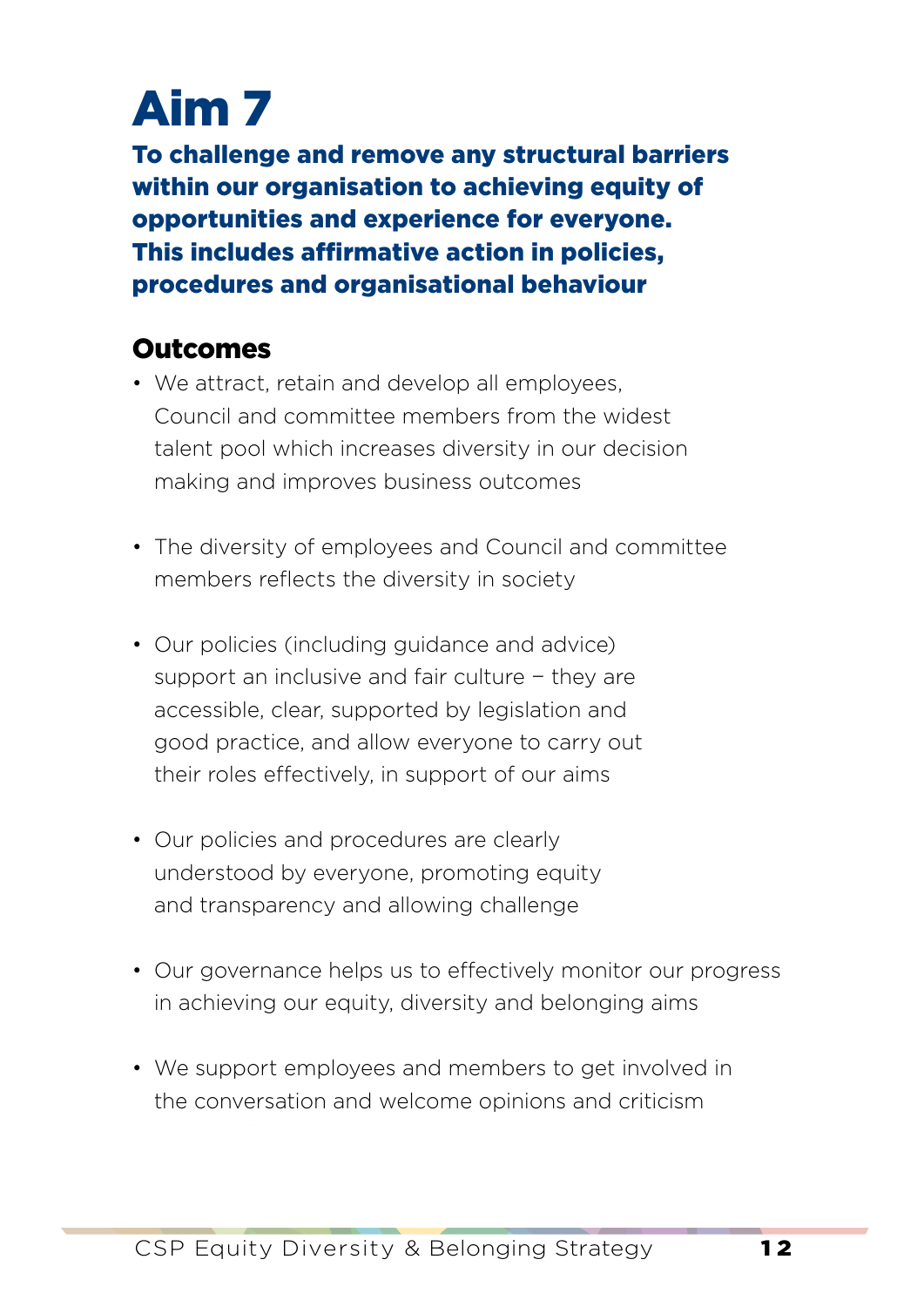#### To build a leadership that reflects the diversity of society and actively engages with and is accountable for equity, diversity and belonging across the organisation

Definition of CSP leaders: Leadership includes Council and committee members, the chief executive, directors, assistant directors, heads of function, managers, and all staff willing to take up leadership roles on equity, diversity and belonging. [Members who are elected to or volunteer for country boards, the boards of regional and diversity networks, stewards and safety reps are covered by aim 5, as these roles are not responsible for how we are governed.]

- Employees and members with different needs, identities, backgrounds and experiences are able to identify with people similar to themselves in leadership positions
- The diversity of our leaders reflects the diversity in society
- Our leaders promote and support issues and speak out against discrimination – using their influential position to achieve change through effective allyship
- Our leaders lead by example, by being inclusive, gathering different views, and welcoming challenge from everyone
- Our leaders take responsibility for promoting equity, valuing diversity and encouraging belonging into our organisation